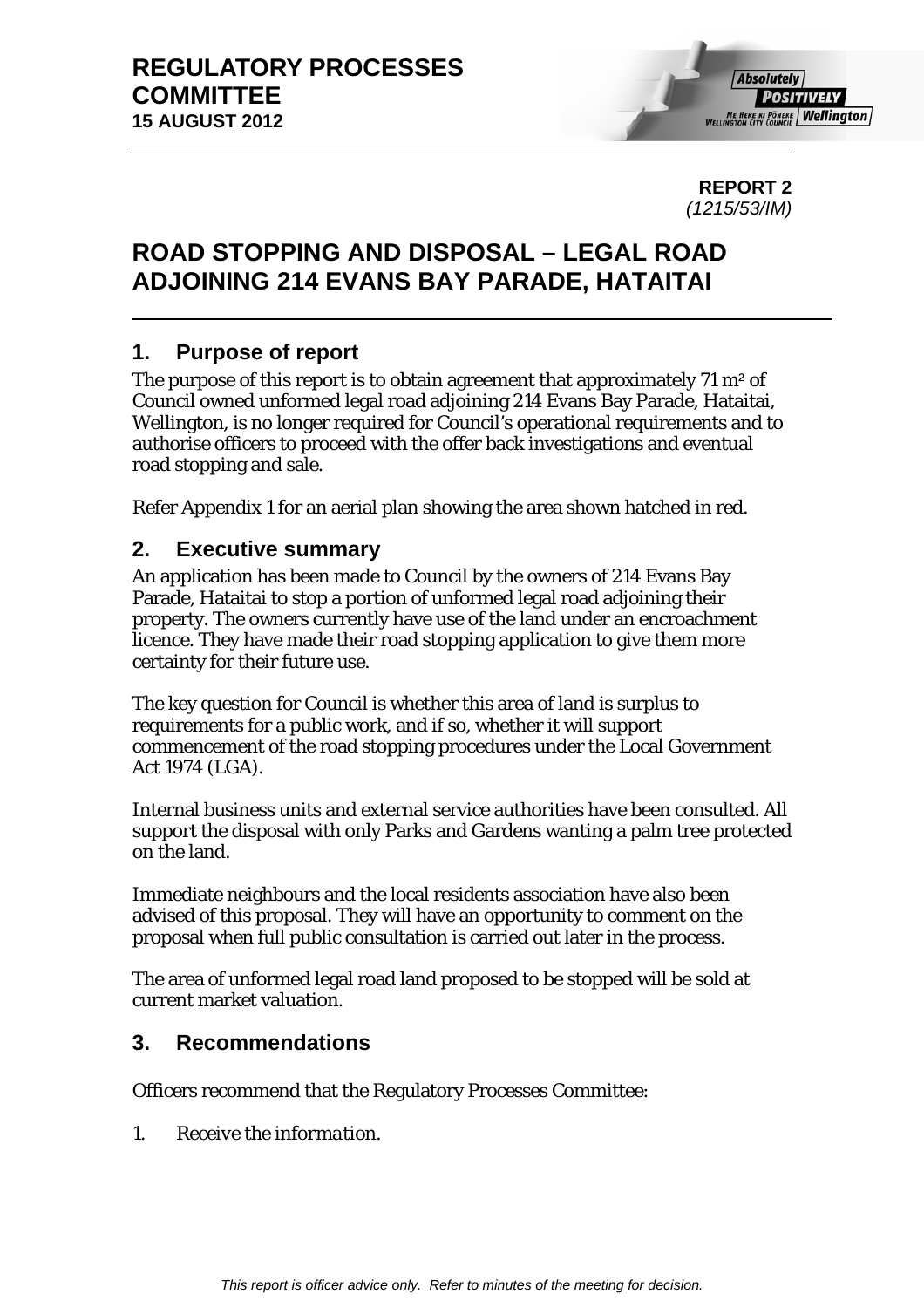- *2. Recommend to Council that it:* 
	- *(a) Agree that approximately 71m² (subject to survey) of unformed legal road land (Road Land) adjoining 214 Evans Bay Parade, Hataitai, is not required for a Public Work.*
	- *(b) Approve the disposal of the Road Land to the owners of 214 Evans Bay Parade, Hataitai.*
	- *(c) Authorise Council officers to commission a section 40 Public Works Act 1981 (PWA) report from suitably qualified consultants to identify whether the area of unformed legal road land must be offered back to its former owner or their successor, or whether exemptions from offer back applies.*
	- *(d) Delegate to the Chief Executive Officer the power to either offer the Road Land back to its former owner(s) or their successor(s), or to approve the exercise of exemptions from offer back under section 40(2), 40(3), or 40(4) PWA(if appropriate).*
	- *(e) Authorise Council officers to initiate the road stopping process for the Road Land in accordance with Section 342 and the Tenth Schedule of the Local Government Act 1974.*
	- *(f) Delegate to the Chief Executive Officer the power to formally approve the road stopping, and issue the public notice to declare the Road Land stopped as road, subject to all statutory and Council requirements being met with no objections being received.*
	- *(g) Delegate to the Chief Executive Office the power to negotiate the terms of sale, impose any reasonable covenants, and enter into a sale and purchase agreement in respect of the Road Land, either with the former owner, or their successor, or the owner of 214 Evans Bay Parade, provided any such agreement is conditional upon the road being stopped.*

## 5B**4. Background**

Council has received a road stopping application to 'stop' unformed legal road adjoining 214 Evans Bay Parade, from the owners of the property. The legal description of 214 Evans Bay Parade is Part Lot 1 - 2 DP 21763 being held on Computer Freehold Register WNB3/955.

The total area of unformed legal road adjoining 214 Evans Bay Parade proposed to be stopped is approximately 71 m² (subject to survey). The land is currently used under an encroachment licence. The land contains lawn, garden and a large palm tree.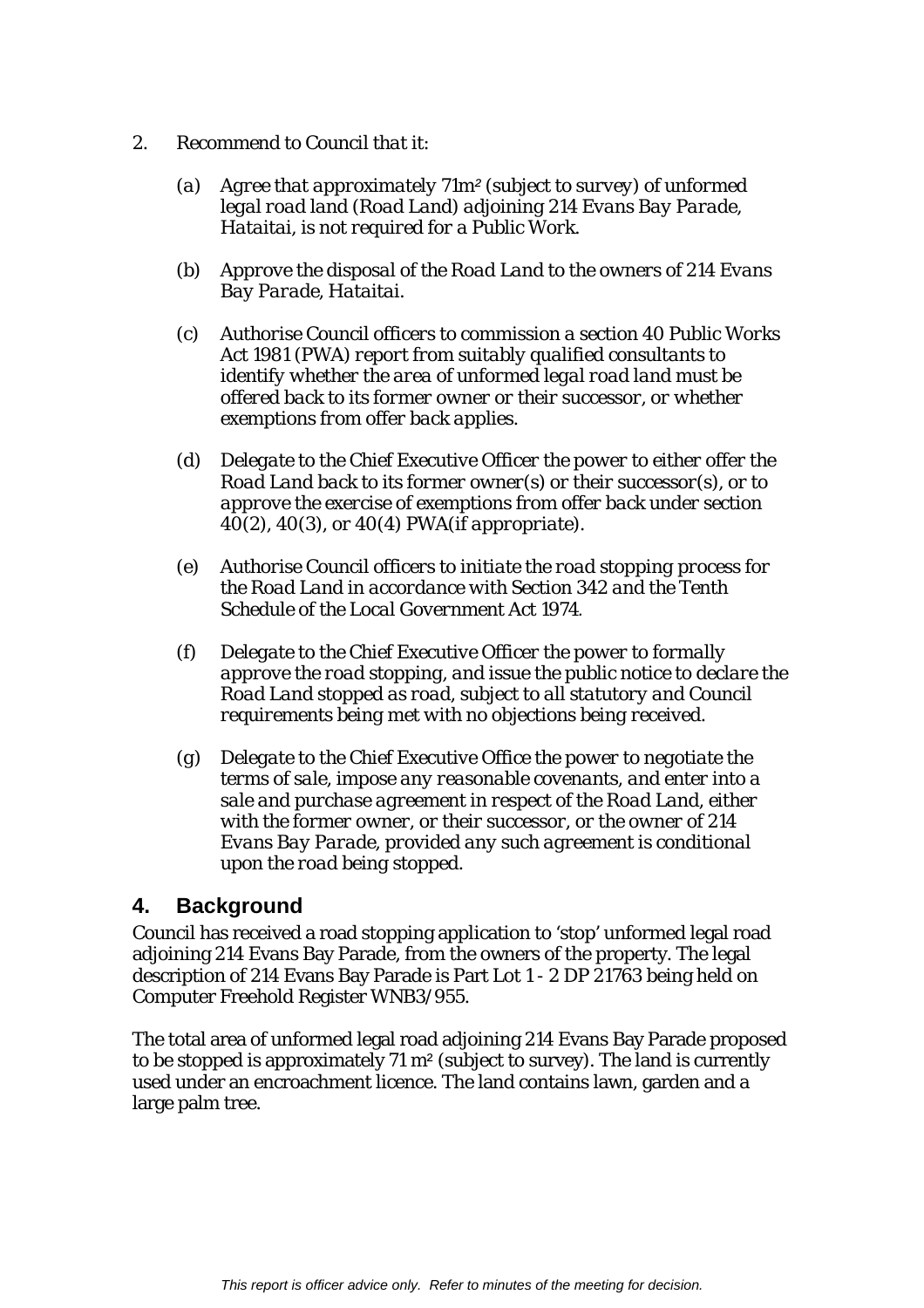# 6B**5. Discussion**

#### 9B*5.1 Consultation and Engagement*

As part of the road stopping process service authorities, internal business units, and immediate neighbours are given an opportunity to provide comments. All internal business units gave their unconditional approval, with the exception of Parks and Gardens who require that a restriction (encumbrance) be registered on the title of the stopped land to protect the palm tree.

All relevant service authorities have given their consent.

The immediate neighbours have been advised of the proposal, no responses have been received to date. These neighbours will have the opportunity to comment when full public consultation is carried out later in the process.

#### 12B*5.2 Financial considerations*

In August 2011 new cost sharing incentives for road stoppings were approved by Council. The cost sharing incentives mean that some costs paid by applicants in the past are now deducted. In this case the value of the land proposed to be sold will be more than \$15,000, so the deduction will be the lesser of actual costs; or an amount calculated as 15 percent of the land value plus \$500; up to a maximum deduction of \$12,500. The amount of the deduction will be determined at the end of the road stopping process when all of the costs are known.

#### 13B*5.3 Climate change impacts and considerations*

There are no climate change impacts.

#### 14B*5.4 Long-term plan considerations*

This proposed road stopping has no overall impact on the LTP.

## 7B**6. Conclusion**

Officers believe that approximately 71 m² of unformed legal road adjoining 214 Evans Bay Parade is no longer needed for Council's operational requirements and should be declared surplus, stopped and sold to the adjoining owners.

It is recommended that the Regulatory Processes Committee recommends to Council that approximately 71 m² of unformed legal road adjoining 214 Evans Bay Parade is declared surplus, and that officers can proceed to initiate the road stopping procedure, and eventual sale.

Contact Officer: *Paul Davidson, Property Advisor, Property Services*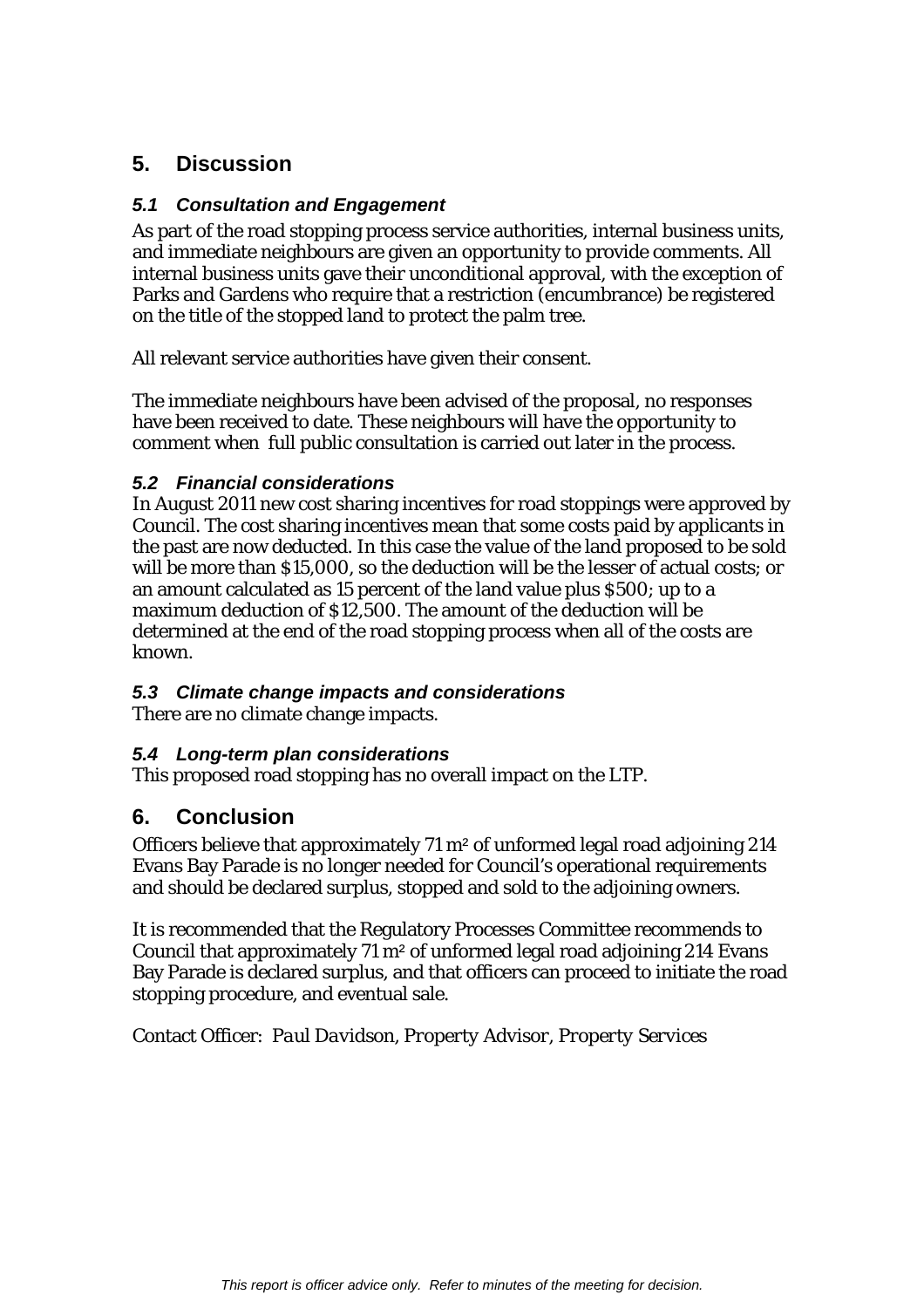# **SUPPORTING INFORMATION**

#### **1) Strategic fit / Strategic outcome**

*In line with the Council's financial principles, assets that are declared surplus to strategic or operational requirements are sold.* 

*The sale of legal road, where surplus to strategic requirements, is mandated under the Council's 2011 Road Encroachment and Sale Policy.* 

#### **2) LTP/Annual Plan reference and long term financial impact**

*Provision for undertaking this work is contained within the overall organisational budget. There are no adverse financial implications imposed on the Council arising from this road stopping proposal. This proposal will benefit the Council in financial terms as the applicant will purchase the stopped road from the Council at market value, and will then pay rates on it in the future.* 

#### **3) Treaty of Waitangi considerations**

*There are no Treaty of Waitangi implications.* 

#### **4) Decision-making**

*This is not a significant decision. This report sets out the Council's options under the relevant legislation and under the Council's 2011 Road Encroachment and Sale Policy.*

#### **5) Consultation**

#### **a) General consultation**

*Consultation with the relevant internal business units has been carried out as part of this application. Parks and Gardens have given their consent subject to certain conditions. Service Authorities have been consulted.* 

#### **b) Consultation with Maori**

*Local IWI have been consulted with and have given unconditional consent.*

#### **6) Legal implications**

*There are no significant legal implications arising from this matter. Compliance with the LGA and Section 40 PWA considerations will address relevant issues.* 

#### **7) Consistency with existing policy**

*This recommendations of this report are consistent with WCC policy.*